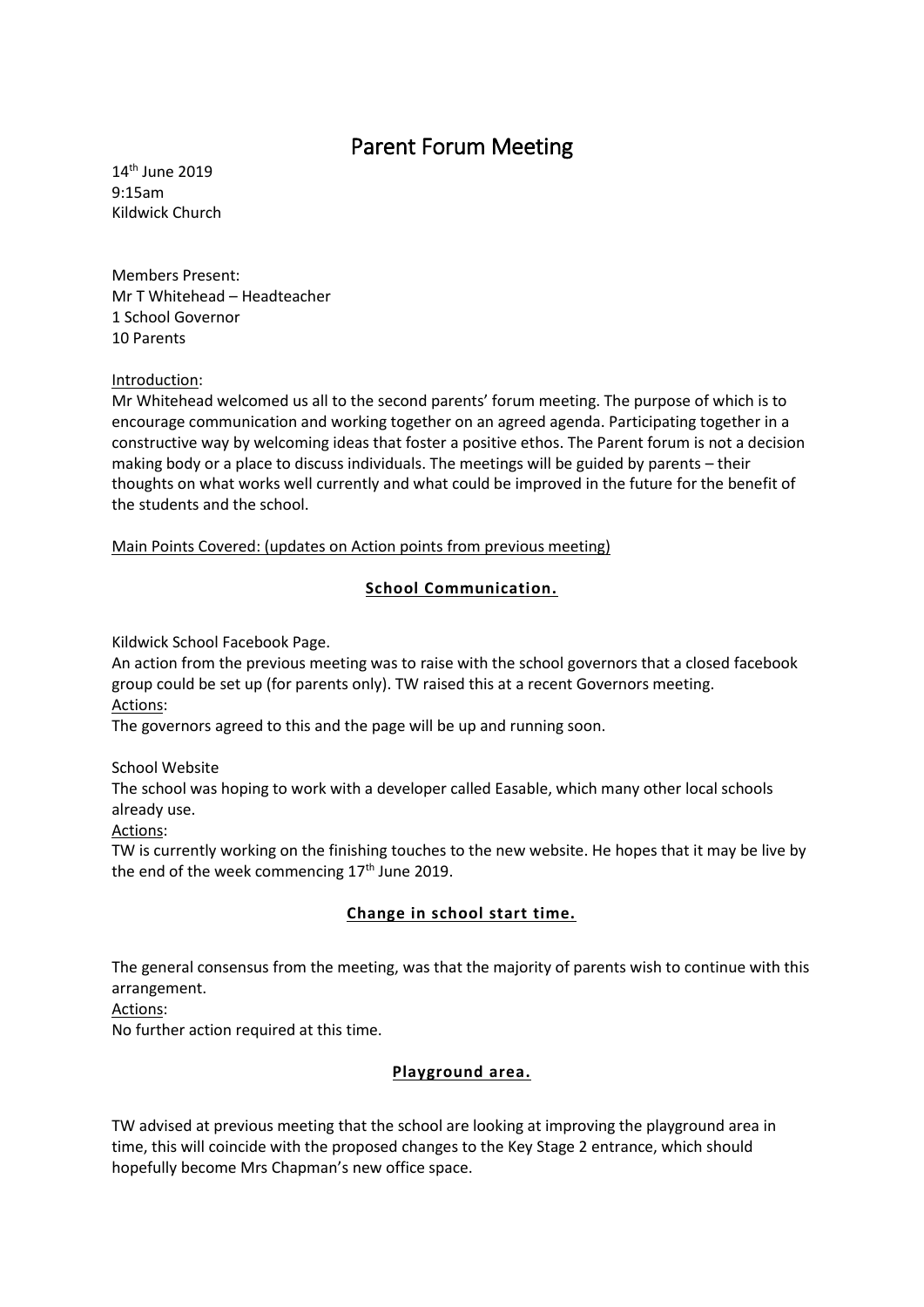This will mean a new entrance for students into the hall, a new cloakroom area and disabled access. The EYFS entrance would also be improved, as would a fence along the EYFS wall, looking onto the church, for safeguarding reasons.

At present playtimes are staggered, so that all children have time and space to enjoy outside.

Mr Pearson has also begun facilitating a lunchtime club, which also helps to free up some space. Actions:

The LEA has now conducted the feasibility study and this has been passed. We are now at the tender phase of planning and are hopeful that the work on the new areas will take place in July/August during the summer break.

TW has contacted the Diocese to make them aware of the proposed EYFS area fence, along the wall looking onto the cemetery. The fence will be placed on school property/land.

The school also has some funds set aside for the playground being improved. Once the other building work is complete, it is TW's intention to have input from the school council and children themselves, as well as being open to discussion from parents, as to how they would like this to look (hopefully in the Autumn Term)

## **Packed Lunch Boxes**

Currently these are placed in a box in the KS2 doorway. A parent raised the point that sometimes boxes are for gotten at the end of the day. So could children keep their boxes in their school bags instead?

Actions:

TW advised that after the building work through summer and the change in cloakrooms for Key Stage 2, that the plan is to invest in a stacker shelf, where children on packed lunches can keep their boxes/lunch bags.

# **Before and After School Club**

Feedback on how the club is now run has been positive. Parents feel that there is a stronger link between the school and club now that it is managed by current school staff, children also seem happier with the food on offer from our school cook - Donna.

The school did look into whether the club should be run on our own premises, but it was decided that there would be an impact upon staff preparing for the teaching day ahead. A parent also suggested that having the club on school premises, may be detrimental to pupils who would feel the school day to be a very long one.

There has recently been some updating of equipment for club, such as new tables. Actions:

There are ongoing discussions happening regarding the safeguarding and updating of the parish rooms.

TW also looking at updating the payment for club, going forward we are hoping to have an online payment system at the point of booking.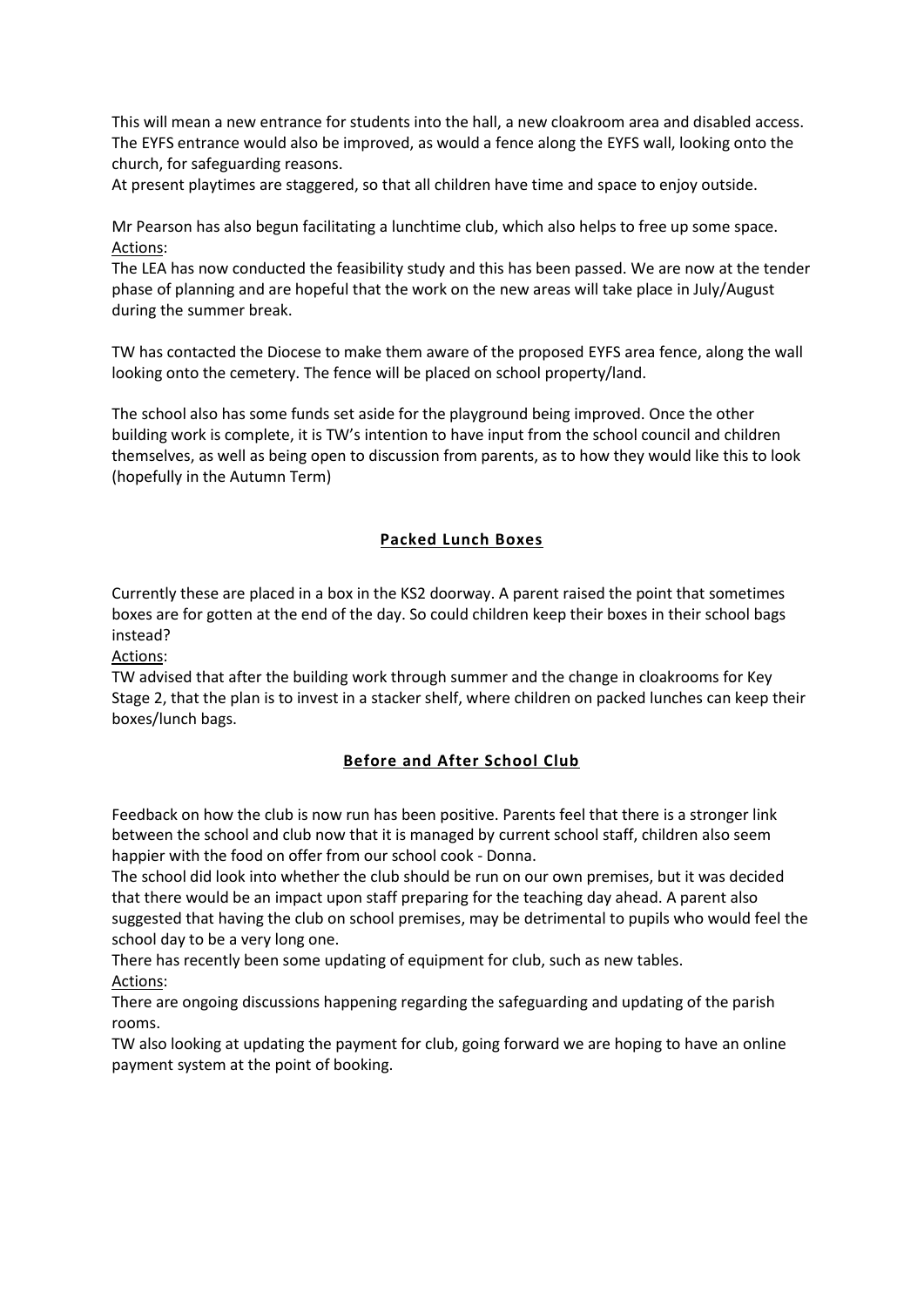# **Revision of School Vision**

The updated school vision has now been rolled out and parents and children had the opportunity to see this last Friday (7/6/19).

One parent asked if the aims had been condensed from the ones shown at the previous parents forum.

Actions:

TW advised that the new website will contain a more in-depth piece on the school aims and vision.

## **PTA**

Unfortunately our current PTA chair – Lisa Snell is looking to gradually step down from the chair position, as of September 2019. Lisa would like to help with the transition by offering shadowing with herself over the new school year, in preparation for her leaving the role in 2020. TW asked for any suggestions as to how we prepare for Lisas' departure.

One parent suggested that perhaps responsibility could be shared out more widely. A few parents also offered their help going forwards.

Another suggestion was that planning for the bigger events, such as the school fair could have its own sub-committee.

Consensus was that the Christmas fair for 2019 be held on a Friday after school again, perhaps with a one way system set up so that there is less congestion.

Ideas for other school events – a curry night was suggested after a previously very successful evening.

It was suggested that having the Facebook page up and running may help with encouraging volunteers.

Actions: TW to request volunteers for the chair role and for help with PTA in general. TW also advised that there will be a PTA section on the new website.

# **Extra Curricular school clubs**

TW requested ideas for after school clubs.

Suggestions were: Street Dance (as the past one was so popular), Cooking Club, Art Club, Music, Animation & Film, Lego Club and Gardening Club.

#### Actions:

TW to look into those ideas.

With regards to the music lessons, this is something TW would like to incorporate into a school day if possible (parents to pay). Ideas were piano and guitar lessons. Currently keyboard lessons do take place.

Gardening Club – TW advised that staff will be having training in the new school year, so that children can begin to make use of the Peggy Wilson field and he hopes that each class will be able to partake in forestry school once a week.